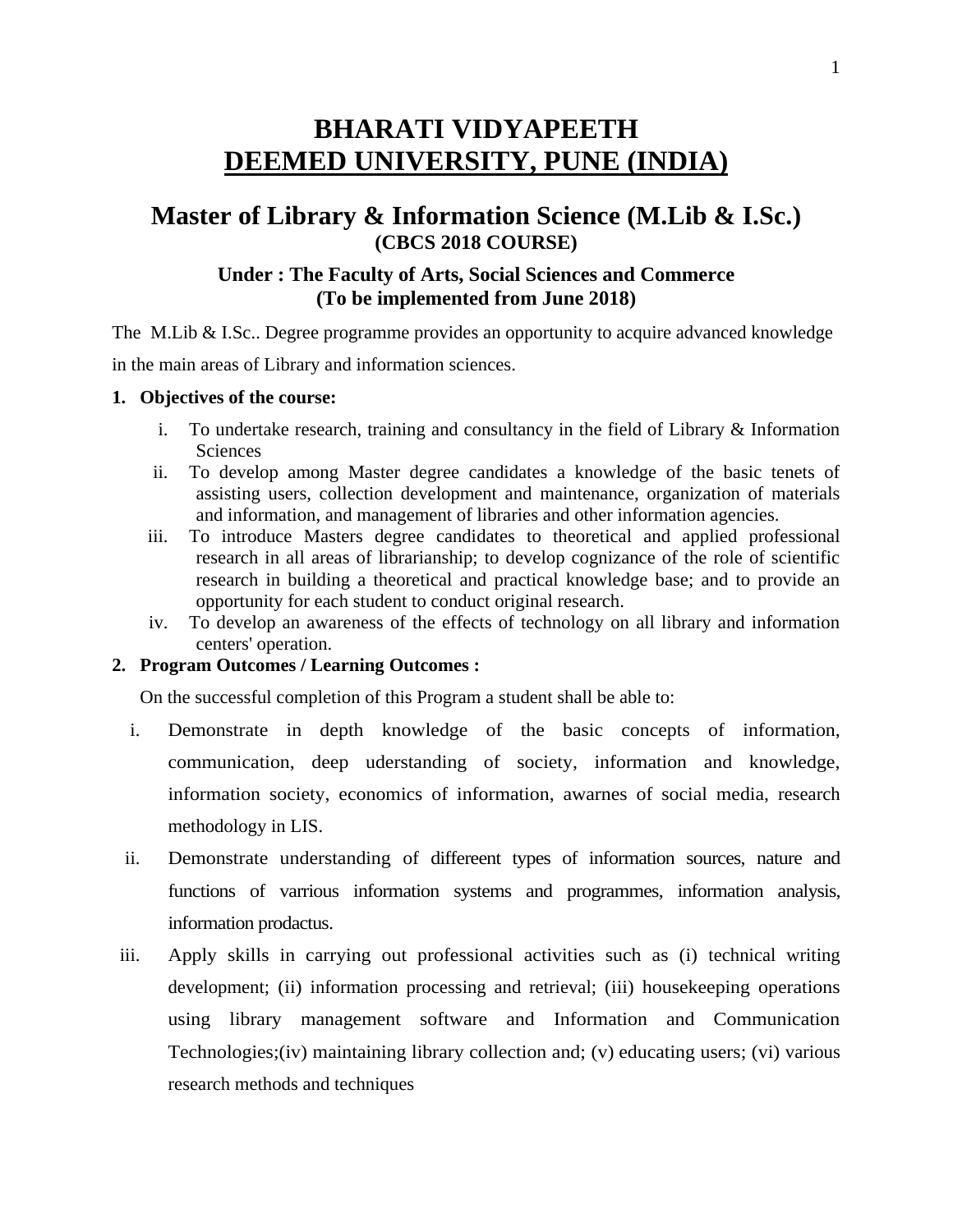- iv. Demonstrate skills in providing various library services such as literature search, technical enquiry, document delivery, translation and use of social media.
- v. Demonstrate knowledge, understanding and skills that offer job opportunities as librarians in public libraries and school libraries; as assistant librarians in different types of college libraries, as library assistants / technical assistants in university libraries and other libraries of higher education institutes, as librarians and/or assistant librarians in corporate and industrial libraries, libraries of research institutes, etc.
- vi. Demonstrate professional attitude through commitment for providing every user his/her document/information; ensuring every document/information its user; saving time of the user and enhancing use of reading material and user satisfaction through effective and efficient library services.
- vii. Demonstrate core values by honouring diversity and insuring inclusion by treating all students and colleagues with respect and dignity, showing respect for and sensitivity to gender, culture and religious differences; and challenging prejudice, biases and intolerance at the workplace etc. and displaying ethical integrity which involves honest behaviour.
- **3. Eligibility for admission to M.Lib. & I.Sc. Course:** B.Lib. & I.Sc. degree of this University or any other recognized University shall be admitted to M.Lib & I.Sc. Course.
- 4. **Intake Capacity:** The intake capacity of the course will be 60 seats every year.

#### **5. Course Structure of M.Lib & I.Sc. Course:**

The M.Lib & I.Sc. programme will be of one years duration consisting of two semesters and of minimum 38 Credits: Semester I (20 Credits) and Semester II (18 Credits. In first Semester, there will be four theory papers of 04 credits each and two theory paper of 2 credit. In Second Semester, there will be four theory papers of 04 credits and one practical paer of 2 credits. All 10 papers will have 100 marks each out of which 40 marks will be for Internal Assessment and 60 marks for University Examination. Thus B.Lib & I.Sc. degree examination, two Semesters shall be of minimum 1050 marks and of minimum 36 credits alltogather. The following shall be the course structure: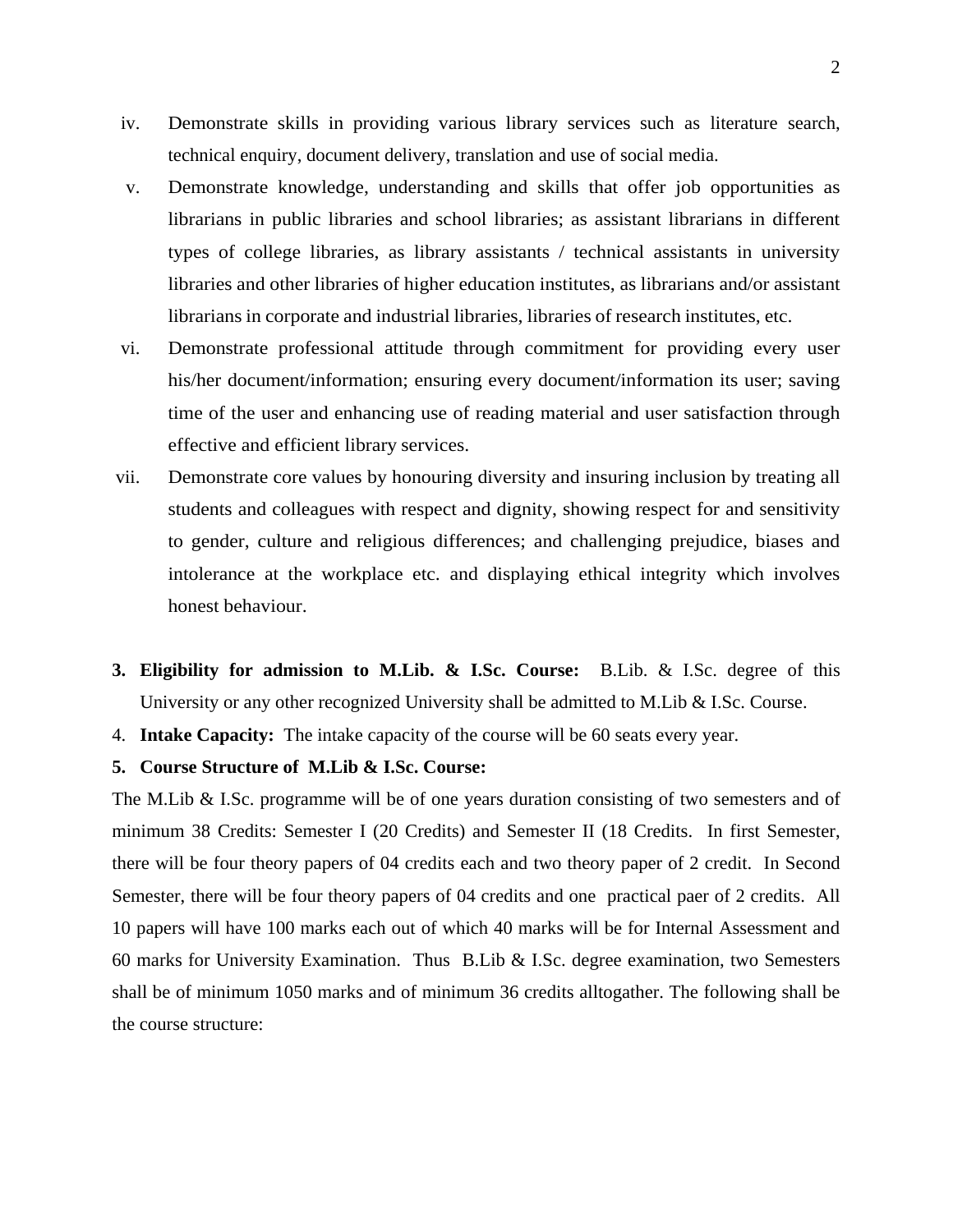| Semester   | Subject | Code<br>Title of the paper  |                            | $\rm Hrs/$ | Credits |            | <b>Maximum Marks</b> |            |       |  |  |
|------------|---------|-----------------------------|----------------------------|------------|---------|------------|----------------------|------------|-------|--|--|
|            | Type    |                             |                            | Week       |         | <b>Hrs</b> | Internal             | University | Total |  |  |
|            |         |                             |                            |            |         |            | Assessm              | Exam-      |       |  |  |
|            |         |                             |                            |            |         |            | ent                  | ination    |       |  |  |
|            |         | <b>ML11</b>                 | Information                | 04         | 04      | 03         | 40                   | 60         | 100   |  |  |
|            |         |                             | Communication and          |            |         |            |                      |            |       |  |  |
|            |         |                             | Society                    |            |         |            |                      |            |       |  |  |
|            | Core:   | ML 12                       | <b>Information Sources</b> | 04         | 04      | 03         | 40                   | 60         | 100   |  |  |
|            | $Com-$  |                             | Services & System          |            |         |            |                      |            |       |  |  |
|            | pulsory | ML 13                       | Management of libraries    | 04         | 04      | 03         | 40                   | 60         | 100   |  |  |
|            |         |                             | and Information Centers    |            |         |            |                      |            |       |  |  |
|            |         | <b>ML</b> 14                | Academic and Public        | 04         | 04      | 03         | 40                   | 60         | 100   |  |  |
|            |         |                             | <b>Library Systems</b>     |            |         |            |                      |            |       |  |  |
|            |         | Any one from the following: |                            |            |         |            |                      |            |       |  |  |
|            |         | ML 15                       | <b>Technical Writing</b>   | 02         | 02      | 03         | 40                   | 60         | 100   |  |  |
| Semester I |         |                             | Development                |            |         |            |                      |            |       |  |  |
|            | Core:   | ML 16                       | Multimedia                 | 02         | 02      | 03         | 40                   | 60         | 100   |  |  |
|            | Elec-   |                             |                            |            |         |            |                      |            |       |  |  |
|            |         |                             | Application                |            |         |            |                      |            |       |  |  |
|            | tive    |                             | Development                |            |         |            |                      |            |       |  |  |
|            |         | <b>ML17</b>                 | Information Analysis,      | 02         | 02      | 03         | 40                   | 60         | 100   |  |  |
|            |         |                             | Repackaging and            |            |         |            |                      |            |       |  |  |
|            |         |                             | Consolidation              |            |         |            |                      |            |       |  |  |
|            | Skill   | <b>ML18</b>                 | Use of of Social Media     |            |         |            |                      |            |       |  |  |
|            | Enhance |                             |                            | 02         | 02      | 02         | 20                   | 30         | 50    |  |  |
|            | ment    |                             | in LIS                     |            |         |            |                      |            |       |  |  |
|            | Course  |                             |                            |            |         |            |                      |            |       |  |  |

**M.Lib & I.Sc. Semester – I** 

## **M.Lib & I.Sc. Semester – II**

| Semester    | Subject                    | Code                        | Title of the paper                                                  | Hrs/ | Credits | Exam       | <b>Maximum Marks</b> |            |       |
|-------------|----------------------------|-----------------------------|---------------------------------------------------------------------|------|---------|------------|----------------------|------------|-------|
|             | Type                       |                             |                                                                     |      |         | <b>Hrs</b> | Internal             | University | Total |
|             |                            |                             |                                                                     |      |         |            | Assessm              | Exam-      |       |
|             |                            | ML 21                       | Research Methods and                                                |      |         |            | ent                  | ination    |       |
| Semester II |                            |                             | statistical Techniques                                              | 04   | 04      | 03         | 40                   | 60         | 100   |
|             |                            | ML 22                       | Applications of<br>Information                                      | 04   | 04      | 03         | 40                   | 60         | 100   |
|             | Core:<br>$Com-$<br>pulsory |                             | Technologies in LIS<br>Theory                                       |      |         |            |                      |            |       |
|             |                            | ML 23                       | <b>Information Processing</b><br>and Retrieval                      | 04   | 04      | 03         | 40                   | 60         | 100   |
|             |                            | ML 24                       | Applications of<br>Information<br>Technologies in LIS:<br>Practical | 02   | 02      | 03         | 40                   | 60         | 100   |
|             |                            | Any one from the following: |                                                                     |      |         |            |                      |            |       |
|             | Core:<br>ML 25<br>Elec-    |                             | Library and Users                                                   | 04   | 04      | 03         | 40                   | 60         | 100   |
|             | tive                       | ML 26                       | Social Science<br><b>Information System</b>                         | 04   | 04      | 03         | 40                   | 60         | 100   |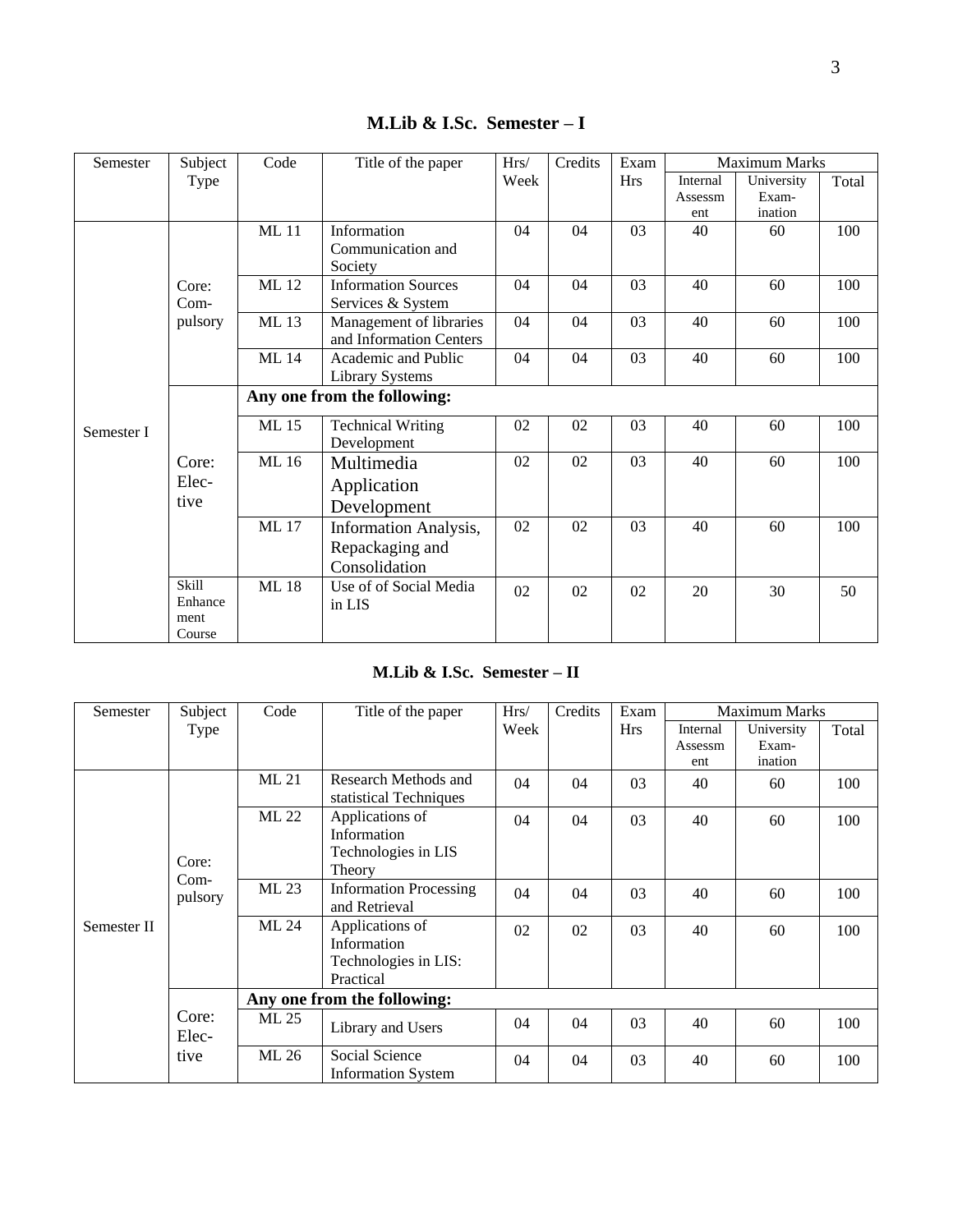#### **6. Scheme of Examination:**

The Assessment of Regular students of Master of Library & Information Science (M.Lib & I.Sc.) course in the academic session 2018-19 and after, shall be based on

- (a) University Examinations,
- (b) Internal Assessment,
- (c) Choice Based Credit System, and
- (d) Semester Grade Point Average and Cumulative Grade Point Average system

For each paper of 100 marks, there will be Internal Assessment of 40 marks and the University Examination of 60 marks/3 hours duration at the end of each semester. The 04 credit will be given to a student who secures atleast 40% of marks alloted to each paper. A candidate who does not pass the examination in any subject or subjects in one semester will be permitted to reappear in such failed subject or subjects along with the papers of following semesters.

The Internal Assessment (IA) for each paper will be of 40 marks which will be carried out by the department during the term. The Internal Assessment may be in the forms as follows: Attendance, Written tests, seminars, term papers, presentations, assignments, orals or any such others. There will be at least two types of assessments from the types given above.

At the end of each semester, a cumulative grade point average (CGPA) and also Semester grade point average(SGPA) will be calculated as a weighted average of the GPI of all courses in which the student has passed till that semester.

A candidate shall be permitted to proceed from the First Semester up to Final Semester irrespective of his/her failure in any of the Semester examinations subject to the condition that the candidates should register for all the arrear subjects of earlier semesters along with current (subsequent) semester subjects.

#### **7. Standard of Passing:**

A candidate shall be declared to have passed in the paper provided he/she has secured minimum GP of 4.5 in the University Examination and a GPA of 4.0 in agrregate of University Examination and Internal Assessment taken together.

A student who passes in all the courses will be declared to have passed M.Lib & I.Sc. with the following honours.

| CGPA in [4.00, 4.99]  | -- Pass Class                   |
|-----------------------|---------------------------------|
| CGPA in [5.00, 5.49]  | -- Second Class                 |
| CGPA in [5.50, 5.99]  | -- Higher Second Class          |
| CGPA in [6.00, 7.99]  | -- First Class                  |
| CGPA in [8.00, 10.00] | -- First Class with Distinction |

#### **8. Scheme of credits:**

Four hours per week teaching in one semester will lead to four credits and project will cary 02 credits.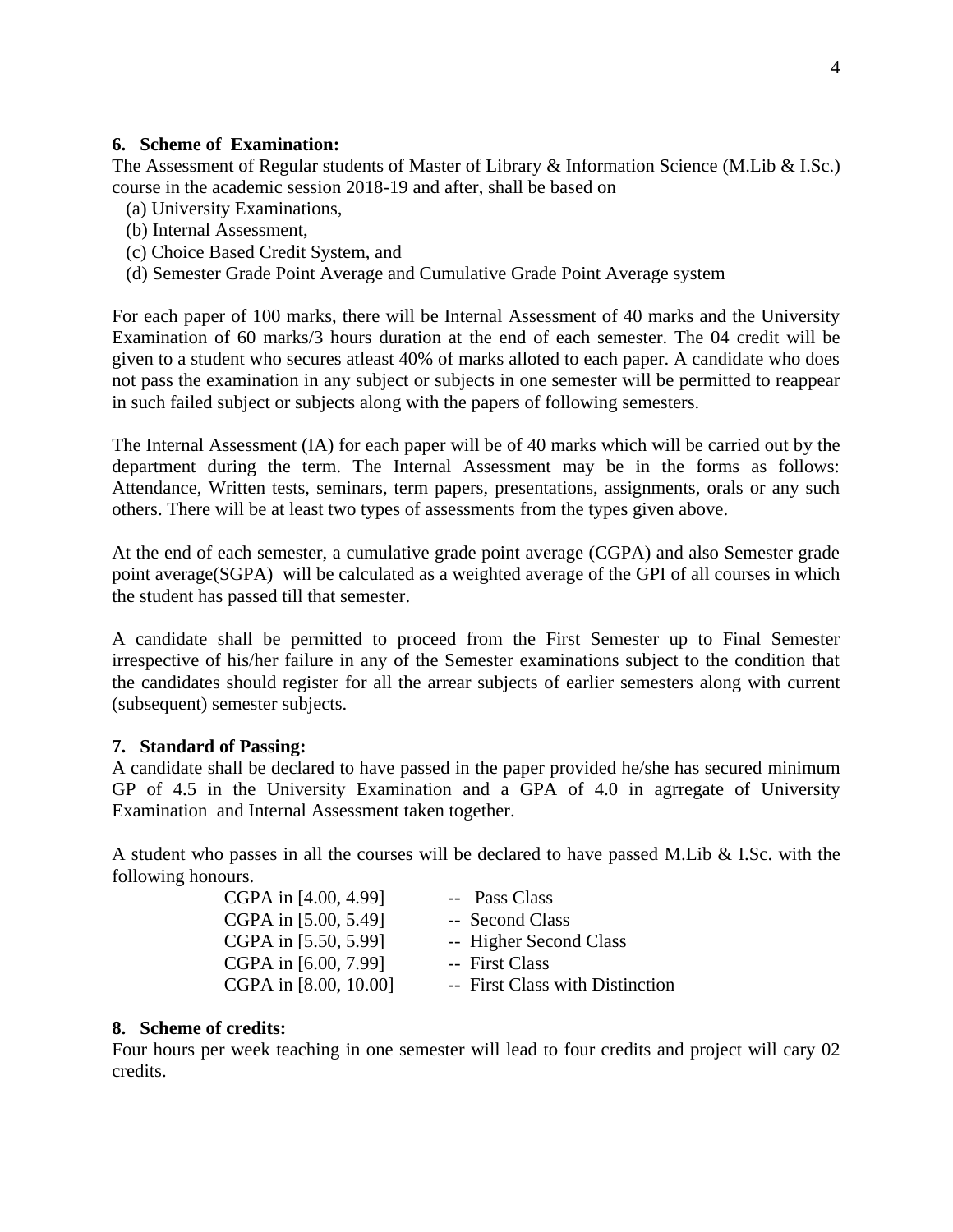#### **9. Grade point scheme:**

The 10-point scale would be used to convert marks out of 100 to grades and grade points according to the following table:

| <b>Marks as Percentage</b> | Grade         | <b>Grade Point</b> |
|----------------------------|---------------|--------------------|
| [75.0, 100]                | ∩             | 10.0               |
| [70.0, 74.9]               | $A+$          | 9.0                |
| [65.0, 69.9]               | A             | 8.0                |
| [60.0, 64.9]               | $B+$          | 7.0                |
| [55.0, 59.9]               | B             | 6.0                |
| [50.0, 54.9]               | $C+$          | 5.5                |
| [45.0, 49.9]               | $\mathcal{C}$ | 5.0                |
| [40.0, 44.9]               | D             | 4.5                |

#### **10. Structure of Transcript:**

At the end of each semester, student will be given a transcript showing the performance and result in each course. The transcript shows, for each course the title of the course, credit values, grade in UE, grade in IA, Grade point index, result as pass or fail. Also, the Semester grade point average and cumulative grade point average will be shown. Further, the equivalent percentage of marks corresponding to SGPA and CGPA will be shown. The formula to convert SGPA or CGPA to equivalent percentage is given by:

 $\int$  10 x CGPA if CGPA/SGPA is in [4.00, 6.00] Equivalent percentage marks =  $\begin{cases} 05 \times \text{CGPA} + 30 \text{ if CGPA/SGPA is in } [6.00, 9.00] \end{cases}$  $\frac{1}{25x}$  CGPA – 150 if CGPA/SGPA is in [9.00,10.00]

The above formula computes to the following table:-

| Range in % of<br>marks | <b>Range of CGPA</b> | Letter grade  | <b>Division</b>              |
|------------------------|----------------------|---------------|------------------------------|
|                        |                      |               |                              |
| [75.0, 100]            | [9.00, 10.00]        | $\rm{O}$      | First class with Distinction |
| [70.0, 74.9]           | [8.00, 8.99]         | $A+$          |                              |
| [65.0, 69.9]           | [7.00, 7.99]         | A             | First class                  |
| [60.0, 64.9]           | [6.00, 6.99]         | $B+$          |                              |
| [55.0, 59.9]           | [5.50, 5.99]         | B             | Higher second class          |
| [50.0, 54.9]           | [5.00, 5.49]         | $C+$          | Second class                 |
| [45.0, 49.9]           | [4.50, 4.99]         | $\mathcal{C}$ | Pass class                   |
| [40.0, 44.9]           | [4.00, 4.49]         | D             |                              |
| [00.0, 39.9]           | [0.00, 3.99]         | F             | Fail                         |

Thus, the percentage of marks can be obtained by using the following table: